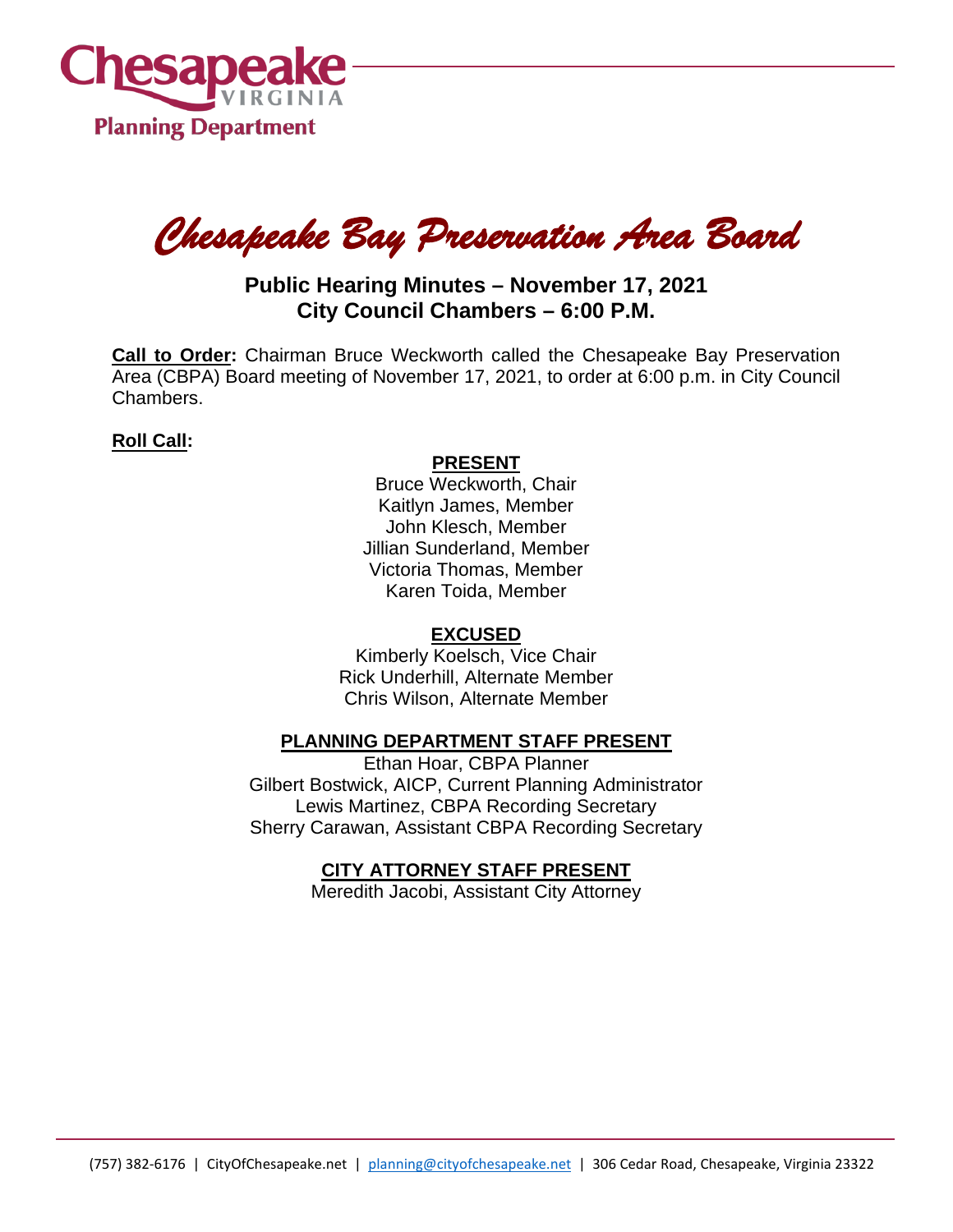#### **APPROVAL OF MINUTES:**

The October 20, 2021, CBPA Board minutes were presented into the record for CBPA Board action.

#### **CBPA BOARD ACTION:**

**Minutes for the October 20, 2021 CBPA Board were APPROVED by unanimous consent.**

#### **CBPA APPLICATION:**

**1. PLN-CBPA-2021-039 PROJECT/LOCATION:** 1701 Kaywood Lane **APPLICANT/OWNER:** Stephen Quick**/**Stephen Alexander Homes LLC **AGENCY:** American Engineering Associates – Southeast, PA **PROPOSAL:** In accordance with Section 26-528, of the Chesapeake City Code, the applicant seeks an **EXCEPTION** to construct a single-family home and detached garage within the 50-foot landward portion of the 100 foot RPA buffer. The total proposed additional impervious area will be 4,890 SF (2,603 SF in RPA). **WATERSHED:** Southern Branch of the Elizabeth River **TAX MAP PARCEL:** 0344002003400

#### **CBPA BOARD ACTION:**

**The CBPA Board APPROVED THE EXCEPTION requested in PLN-CBPA-2021-039 for a period of two years with the following stipulation:**

**The proposed 14' x 20' detached garage, 10' x 20' adjacent concrete pad and the driveway extension as outlined in the attached plan will not be permitted and shall be removed from the site plan.**

\_\_\_\_\_\_\_\_\_\_\_\_\_\_\_\_\_\_\_\_\_\_\_\_\_\_\_\_\_\_\_\_\_\_\_\_\_\_\_\_\_\_\_\_\_\_\_\_\_\_\_\_\_\_\_\_\_\_\_\_\_\_\_\_\_\_\_\_\_\_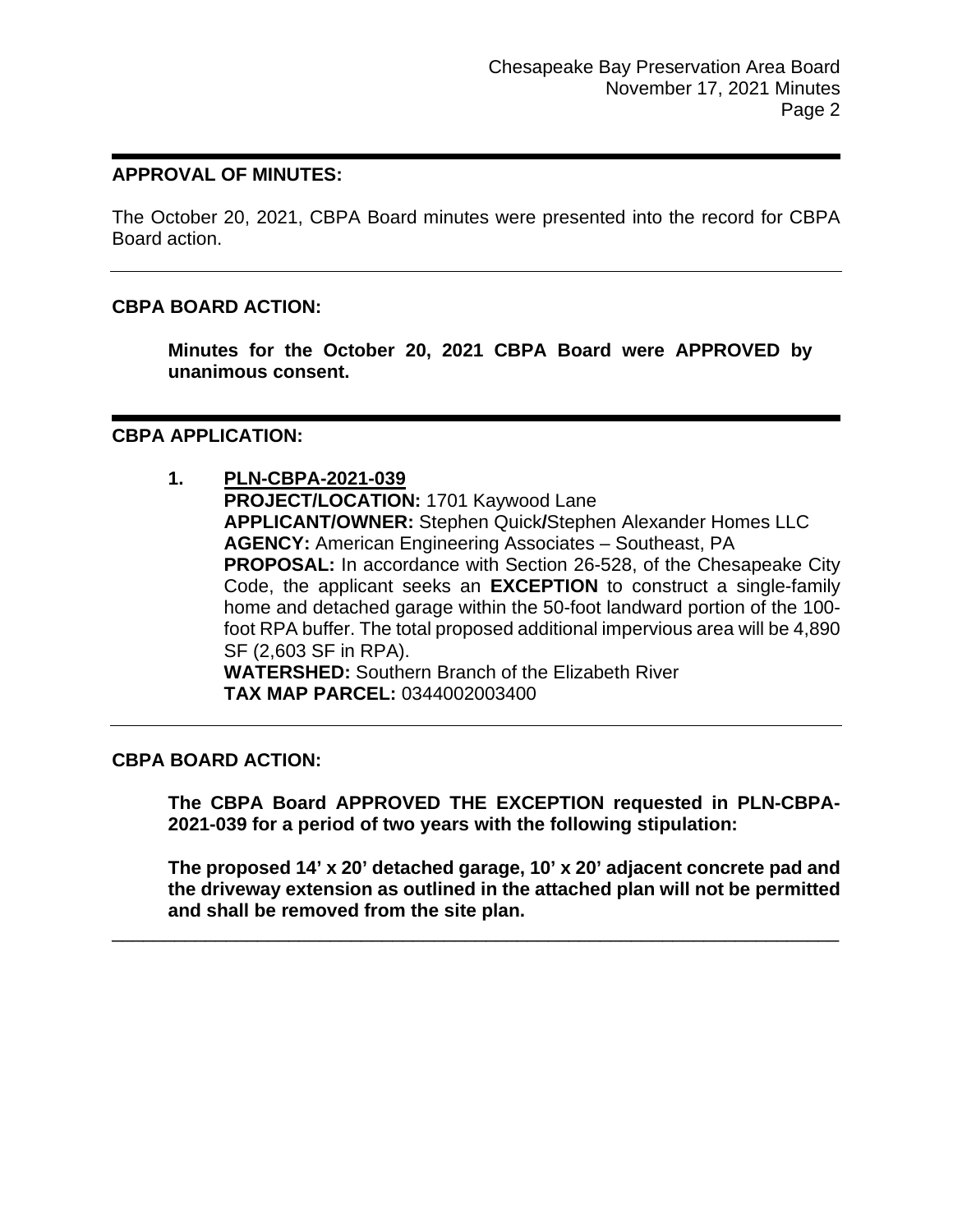## Staff Presentation:

Mr. Hoar presented the application to the Board, along with the CBPA Review Committee's findings and recommendations. Pictures of the site at 1701 Kaywood Lane were presented. The Board was informed that the applicant is seeking an approval to construct a single-family home and detached garage within the 50-foot landward portion of the 100- foot RPA buffer. The CBPA Review Committee reviewed this application on October 19, 2021, and recommended approval of the application with the following stipulation: The proposed 14' x 20' detached garage, 10' x 20' adjacent concrete pad and the driveway extension as outlined in the attached plan will not be permitted and shall be removed from the site plan. The lot was recorded in 2021.

### Proponent:

Jakob Klein, 830 Greenbrier Circle, Suite 110, Chesapeake, Virginia, Applicant. Mr. Klein stated that the developer is willing to move forward without the detached garage and a revised site plan has been submitted without the detached garage. He stated the house has been placed in a position to have the least amount of encroachment on the wetlands and will be providing more than the required amount of plantings than is required.

#### Board Discussion:

Ms. Toida questioned which site plan will be voted on, the original or the revised site plan.

Mr. Hoar stated that the Review Committee reviewed the original plan with the detached garage, however the application submitted a revised site plan based on the findings of the Review Committee. He stated that the Board's vote will be on the original site plan with the detached garage.

Chairman Weckworth questioned if the proposed model of home is capable of having a front-loading garage as opposed to a side loading garage that way the encroachment into the RPA buffer associated with the driveway could be removed.

Mr. Klein stated he is not sure, and would have to verify with the developer to see if a front loading garage would be capable for that model of house.

Ms. Sunderland questioned if the site plan was showing a deck or porch on the back of the property.

Mr. Klein verified the site plan was showing a screened in porch.